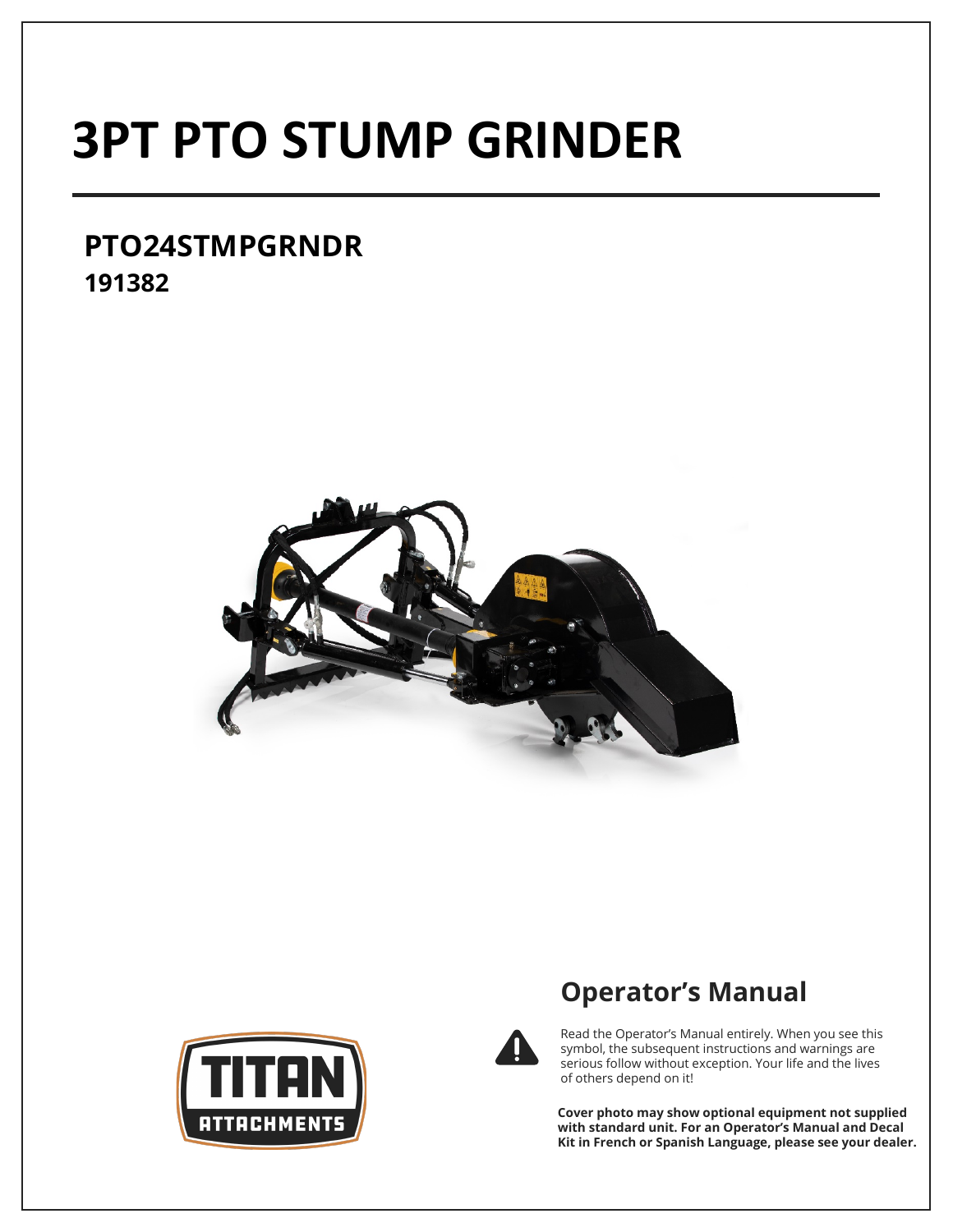# **THESE ARE COMMON PRACTICES THAT MAY OR MAY NOT BE APPLICABLE TO THE PRODUCTS DESCRIBED IN THIS MANUAL.**

# **DANGER!**

DANGER - Indicates a hazardous situation, which, if not avoided, WILL result in death or serious injury.

# **WARNING!**

WARNING - Indicates a hazardous situation, which, if not avoided, could result in death or serious injury.

#### **CAUTION!**

CAUTION - Indicates a hazardous situation, which, if not avoided, could result in minor or moderate injury.

## **NOTICE**

NOTICE - Indicates a situation that could result in damage to the equipment or other property.

## **DO NOT ALLOW RIDERS**

NEVER lift or carry anyone on stump grinder.

NEVER use stump grinder as a work platform.

NEVER allow passengers on stump grinder.

#### **WARNING!**

Prevent serious injury or death.

Read and understand this manual before operating stump grinder.

Always stop engine and remove key before leaving operator's seat.

Never allow anyone near the stump grinder during operation.

Prevent serious injury or death from moving parts. Moving parts can crush and dismember. Do not operate without guards and shields in place.

Disconnect and lockout power source before adjusting or performing maintenance.

Use stump grinder only for the designed applications.

Any other use may result in personal injury, damage to equipment and may void the warranty. Verify stump grinder is locked to quick attach hitch before operation or transport.

## **AVOID ROLLOVER**

The equipment may rollover, resulting in death or serious injury. To help prevent rollover:

- Travel at a slow speed.
- Avoid sharp turns & sudden movement on slopes.
- Carry stump grinder close to the ground.
- Avoid holes, ditches and other obstructions which may cause equipment to rollover.
- Use caution when operating on slopes and do not operate on excessively steep slopes.
- Do not exceed load capacity of equipment.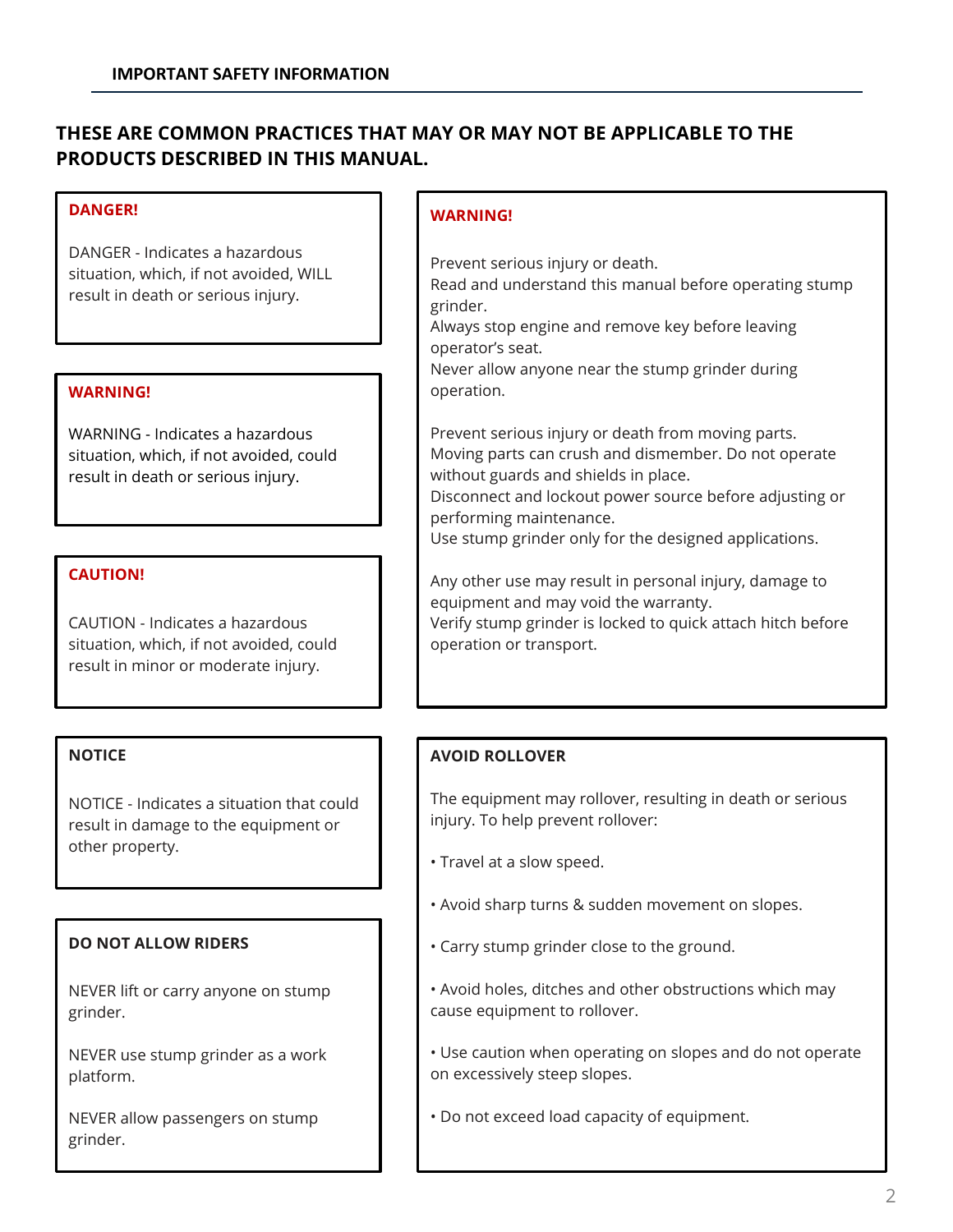# **THESE ARE COMMON PRACTICES THAT MAY OR MAY NOT BE APPLICABLE TO THE PRODUCTS DESCRIBED IN THIS MANUAL.**

| <b>AVOID POWER LINES &amp; UNDERGROUND UTILITIES</b>                                                            | <b>RAISED ATTACHMENT</b>                                                                                    |  |
|-----------------------------------------------------------------------------------------------------------------|-------------------------------------------------------------------------------------------------------------|--|
| <b>DANGER!</b>                                                                                                  | <b>WARNING!</b>                                                                                             |  |
| Prevent electrocution.                                                                                          | Crushing hazard.                                                                                            |  |
| Death or serious injury can result if equipment comes                                                           | Raised, unsupported stump grinder can fall,                                                                 |  |
| near or contacts power lines.                                                                                   | resulting in death or serious injury.                                                                       |  |
| Electrocution can occur without direct contact.                                                                 | Never enter the area under a raised stump<br>grinder.                                                       |  |
| Check clearance before raising equipment.                                                                       |                                                                                                             |  |
| Have local utilities locate and mark underground wires,<br>cables, pipelines, and other hazards before digging. | A raised stump grinder can lower<br>unexpectedly, resulting in death or serious<br>injury.                  |  |
| DO NOT leave the operator's seat if any part of the<br>equipment contacts electric lines or cables.             | NEVER enter area under a raised stump<br>grinder.                                                           |  |
|                                                                                                                 | Lower stump grinder to ground, engage<br>parking brake, shut off engine and remove key<br>before servicing. |  |
|                                                                                                                 |                                                                                                             |  |
| <b>AVOID HIGH PRESSURE FLUIDS</b>                                                                               |                                                                                                             |  |
|                                                                                                                 | <b>DETACH STUMP GRINDER SAFELY</b>                                                                          |  |
| <b>WARNING!</b>                                                                                                 | Detach stump grinder on a firm and level                                                                    |  |
| Pressurized fluids can penetrate the skin.                                                                      | surface. Stump grinder may fall over if<br>detached on unlevel or soft surface.                             |  |
| Hydraulic hoses can fail from age, damage, and exposure.                                                        |                                                                                                             |  |
| Use body and face protection while searching for leaks. A                                                       | <b>TRANSPORT SAFELY</b><br>Carry stump grinder low. Travel slow and                                         |  |
| tiny, almost invisible leak can penetrate the skin, thereby                                                     | avoid slopes.                                                                                               |  |
| requiring immediate medical attention.                                                                          | <b>LOWER OPERATING SPEED</b>                                                                                |  |
| Use wood or cardboard to detect hydraulic leaks, never<br>use your hands.                                       | Keep stump grinder low and move at slow<br>speeds on rough or uneven terrain.                               |  |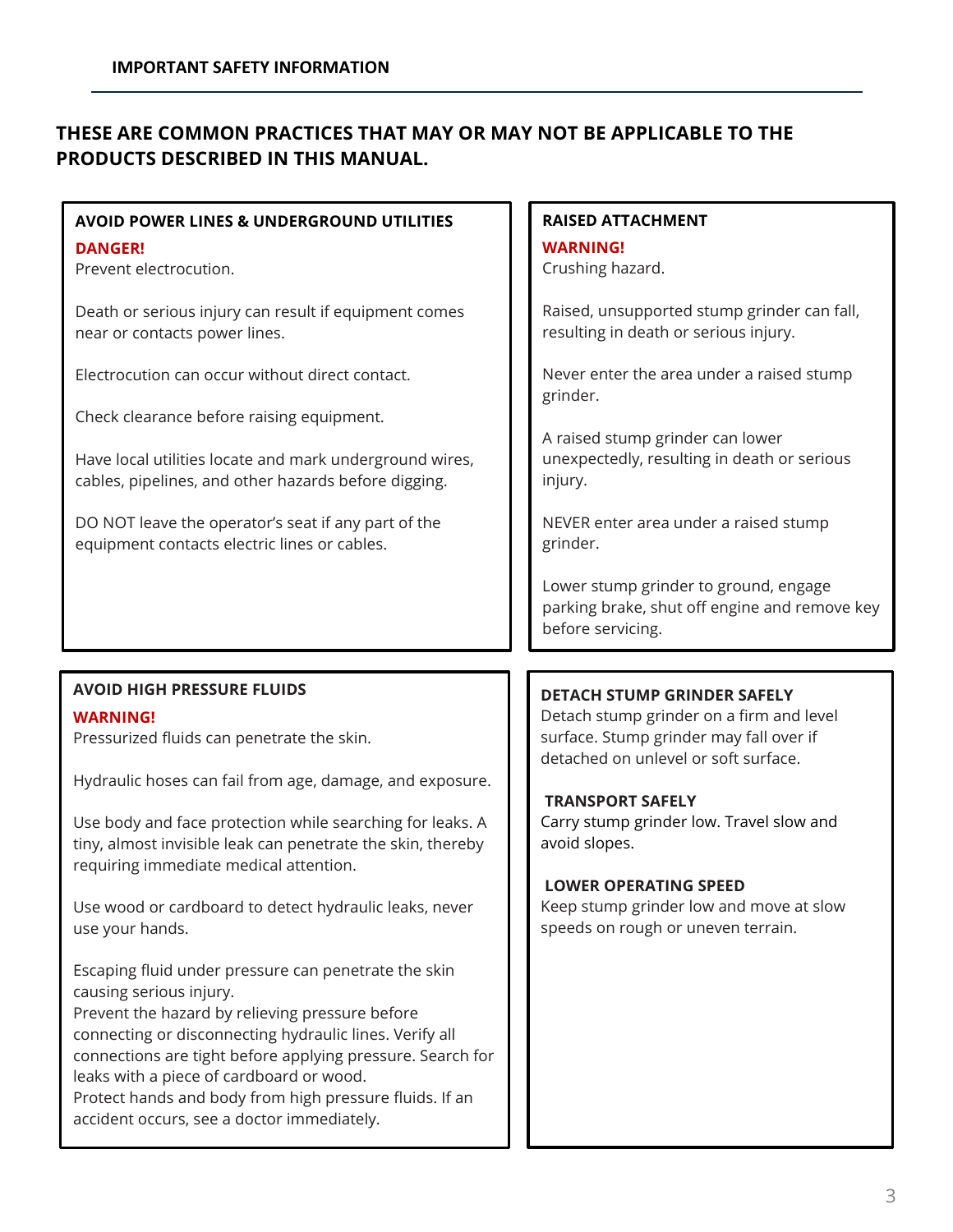# **TRACTOR REQUIREMENTS AND PREPARATION.**

The models **PTO24STMPGRNDR** PTO driven stump grinders are designed to mount on tractors that have a 3pt. hitch and a 540 rpm PTO (power take off) in good working condition.

The model **PTO24STMPGRNDR** requires a tractor of at least 20 hp or up to a maximum of 60 hp and a Category QH1 and QH2 hitch.

It is recommended that only tractors with wide front axles be used with these stump grinders. Tricycle front wheel arrangements are inherently unstable and tractor rollover accidents are more likely to occur.

The tractor also needs lift arm stabilizer bars or sway blocks to control side movement of the stump grinder. Check the tractor's 3 pt. hydraulic lift system. Refer to your tractor operator's manual or dealer for any adjustments necessary to put the hydraulic system in good working order.

Tractor must be equipped with two (2) independent pair of remote hydraulic outlets to operate these stump grinders.

Be sure tires and rims are in good condition. Inflate tires to the proper recommended air pressure. Check the tractor master shield over the PTO stub shaft.

Make sure it is in good condition and fastened securely to the tractor. Purchase a new shield if old shield is damaged or missing.

It is recommended that a ROPS (Roll-Over Protection Structure) and a seat belt be installed on all tractors. Keep foldable ROPS systems in "locked up" position at all times. Contact your local dealer for a ROPS for your tractor.

Most swinging drawbars will have to be moved to a forward position or removed. Check the tractor swinging drawbar for interference with the front of the stump grinder. The swinging drawbar can be moved forward on some tractors, or it can be removed.

#### **RAISED ATTACHMENT WARNING!**

When using the unit, a minimum 20% of tractor and equipment weight must be on tractor front wheels.

Without this weight, tractor could tip up, causing possible loss of control and possible personal injury or death. The weight may be attained with a front-end loader, front wheel weights, ballast in tires or front tractor weights. When attaining a minimum 20% of tractor and equipment weight on the front wheels, you must not exceed the ROPS weight certification. Weigh the tractor and equipment.

## **DO NOT GUESS OR ESTIMATE!**

#### **CAUTION!**

**Be sure your tractor is in good condition. Read all the safety precautions and make sure all tractor operators are familiar with the safety rules of operation.**

#### **WARNING!**

**A heavy load can cause instability in driving a tractor. Make sure the front of the tractor is properly counterbalanced with weights. Always drive slowly especially around turns. An unstable tractor could steer badly and possibly tip over, causing injury or death.**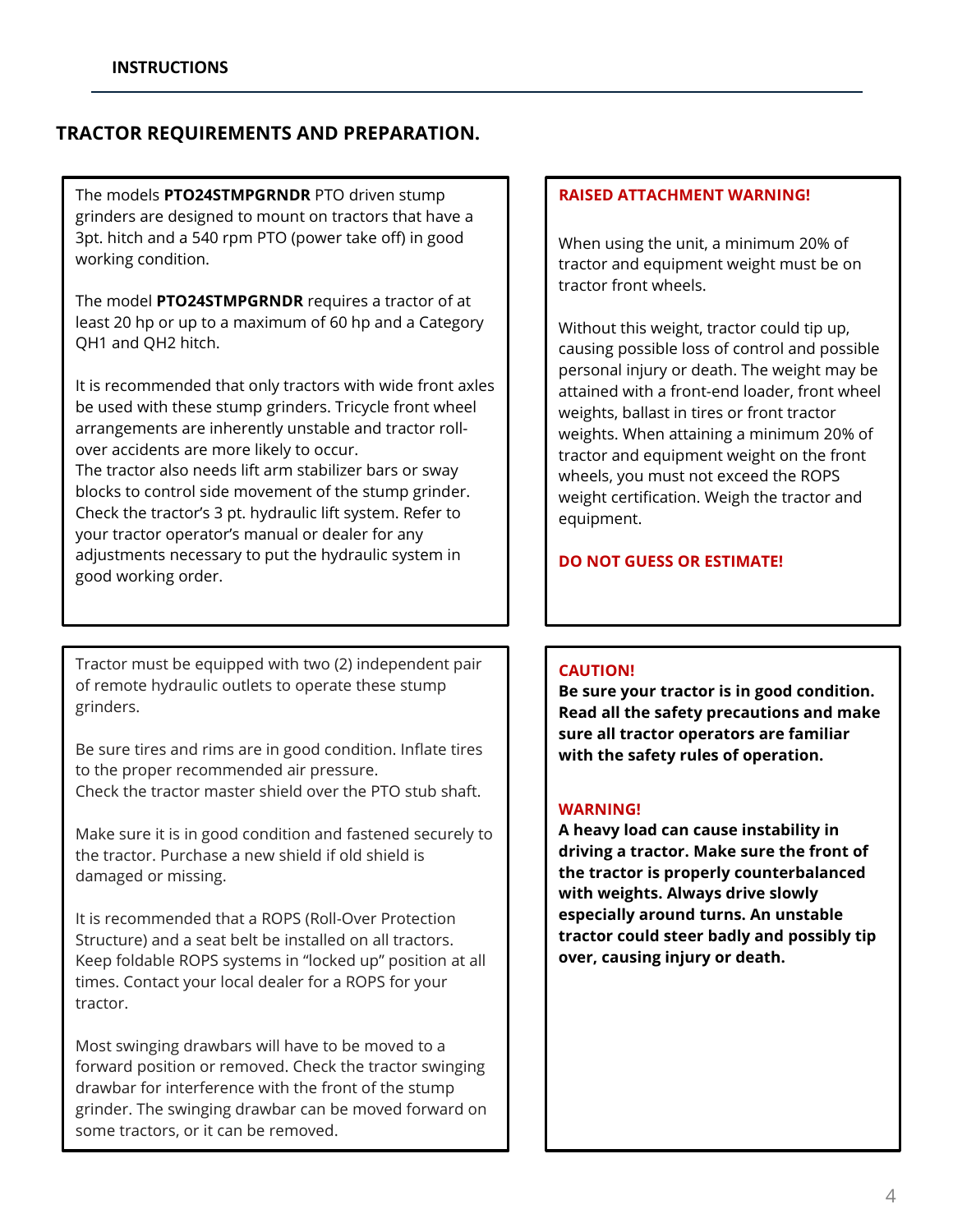# **TRACTOR 3 PT. ASSEMBLY AND MOUNTING**

This unit is shipped almost completely assembled. Carefully follow instructions for final assembly. Before attempting assembly check the following items.Having all the needed parts and equipment readily at hand will speed up your assembly task and will make the job as safe as possible.

Refer to the repair parts drawing in this manual to get an idea of how the parts need to be assembled for each individual implement model.

Check for fasteners and pins that were shipped with the stump grinder. All hardware coming from the factory has been installed in the location where it will be used. If a part or fastener is temporarily removed for assembly reasons, remember where it goes. Keep the parts separated.

Have a fork lift or loader along with chains and safety stands that are sized for the job ready for the assembly task.

֡֡֡

Never let anyone stand between the rear of the tractor and the stump grinder while the tractor is backing up. Always stand to the side until tractor has come to a complete stop and the brakes set or the tractor shift placed in "PARK."

- 1. Back tractor to align lift arms with stump grinder hitch points.
- 2. Attach both lower lift arms to stump grinder. Secure with linch pins. Tractor lift arm stabilizer bars or sway blocks must be used to control side movement of the stump grinder. DO NOT CONNECT THE PTO DRIVELINE AT THIS TIME.
- 3. Install suitable top link between tractor and stump grinder. Secure with link pins and linch pins.
- 4. Lift stump grinder and check to see that both 3 pt. lift arms are the same height. Adjust using crank if necessary to level the implement from side to side.

# **REPLACE CUTTING TEETH**

- 1. Support stump grinder to prevent falling.
- 2. Stop skid steer engine and remove key.
- 3. Inspect cutting teeth for damage. Rotated the tooth 3 times before replace it.



- 4. Replace individual teeth as needed.
- 5. Remove lock nut (1) and cutting tooth (2)



6. Rotated the tooth or install replacement tooth and lock nut. Tighten locknut (1) to 95 lb./ft. (129 Nm) of torque. Do not allow untrained or unqualified people to operate this equipment.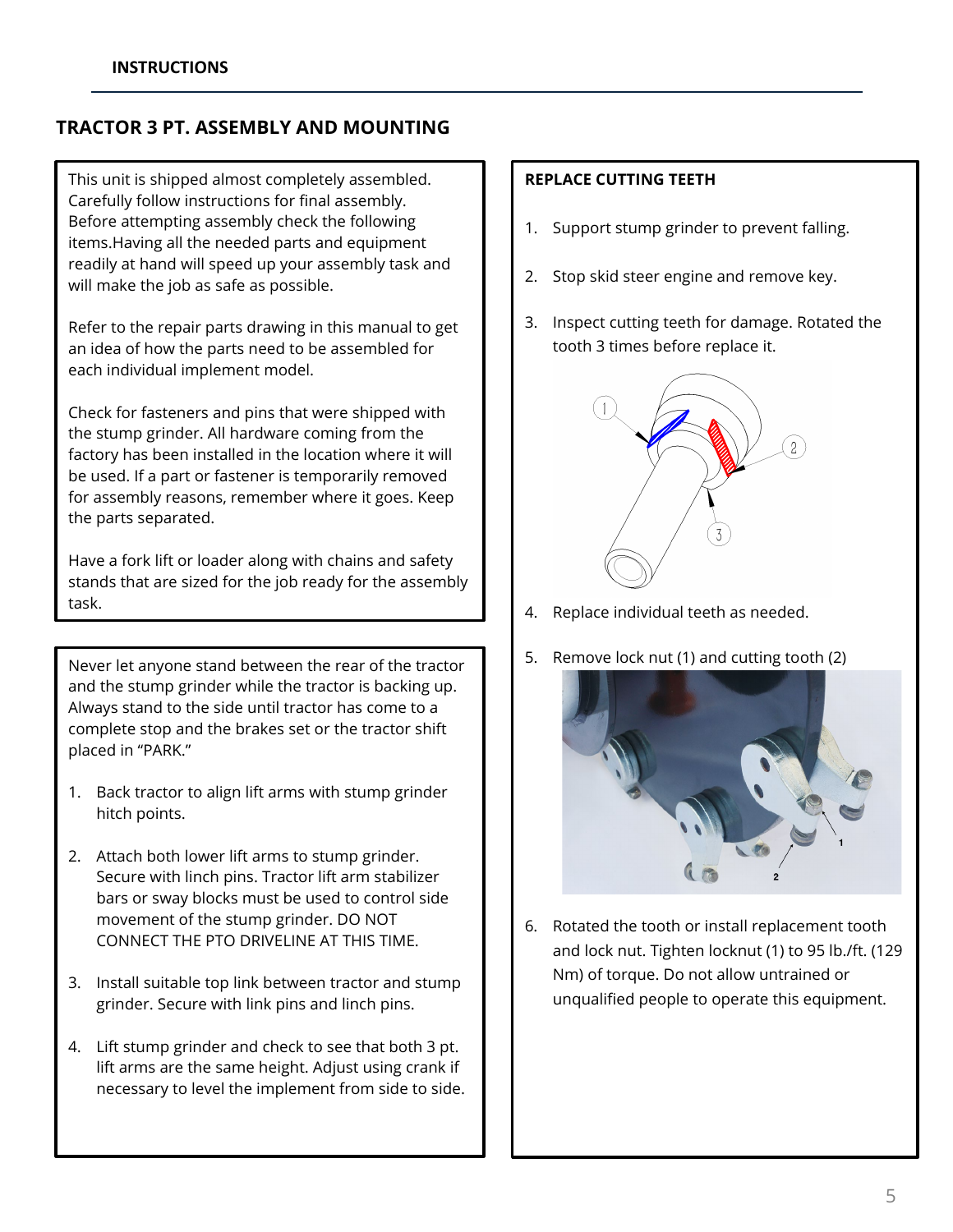# **HOW TO CUT STUMPS**

When engaging and disengaging the PTO, the engine speed should always be low. Once the PTO is engaged and ready to start cutting, raise the PTO speed to 540 RPM and maintain throughout stump cutting operation.

ALWAYS operate the PTO at 540 RPM. This is necessary to maintain proper wheel speed to obtain a clean, smooth cut. Do not disengage PTO when the engine is at full PTO RPM. Always bring the tractor engine to idle speed before disengaging the PTO.

When the first cutting pass is complete, raise the cutting wheel slightly with the depth control cylinder (or skid steer bucket tilt cylinders) and then activate the side control cylinder to move the wheel back to the start position.

Lower the cutter wheel and make a deeper cut.

Repeat the previous steps until you have cut approximately 12 inches (30 cm) of the stump.

Operate the cutting wheel at 540 rpm (speed while under no load).

The cutting wheel feed is controlled by the hydraulic cylinder and the pressure control valve.

The rate of cut will depend on the type of tree, condition of the wood, and the condition of the carbide cutting teeth.

Excessive feed rates will either stall the engine or slip the clutch.

Too light a feed will produce sawdust.

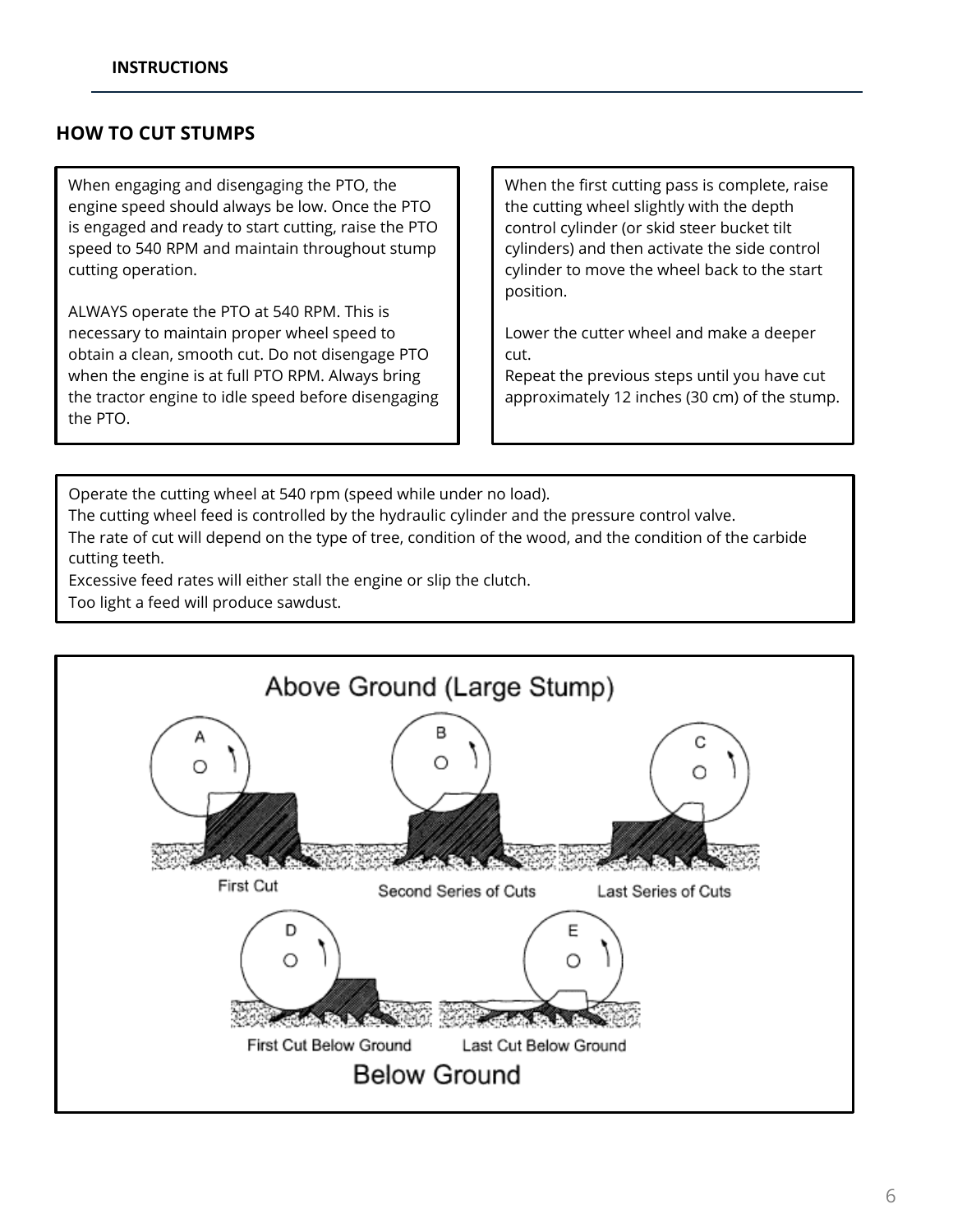| <b>MODEL</b>                                 | <b>TSG</b>          |
|----------------------------------------------|---------------------|
| <b>MAXIMUM CUTTING DEPTH - BELOW GROUND</b>  | $12^{\prime\prime}$ |
| <b>MAXIMUM CUTTING HEIGHT - ABOVE GROUND</b> | 18 <sup>''</sup>    |
| <b>CUTTING ARC (DEGREES)</b>                 | $40^{\circ}$        |
| <b>TYPE OF PTO INCLUDED</b>                  | 20-60HP             |
| <b>REQUIRED HYDRAULIC FLOW</b>               | 5-13GPM             |
| <b>CUTTING WHEEL SPEED</b>                   | <b>950 U/MIN</b>    |
| <b>WEIGHT</b>                                | <b>620LBS</b>       |
| <b>NUMBER OF CUTTING TEETH</b>               | 16                  |
| <b>CATEGORY</b>                              | <b>QH1 AND QH2</b>  |





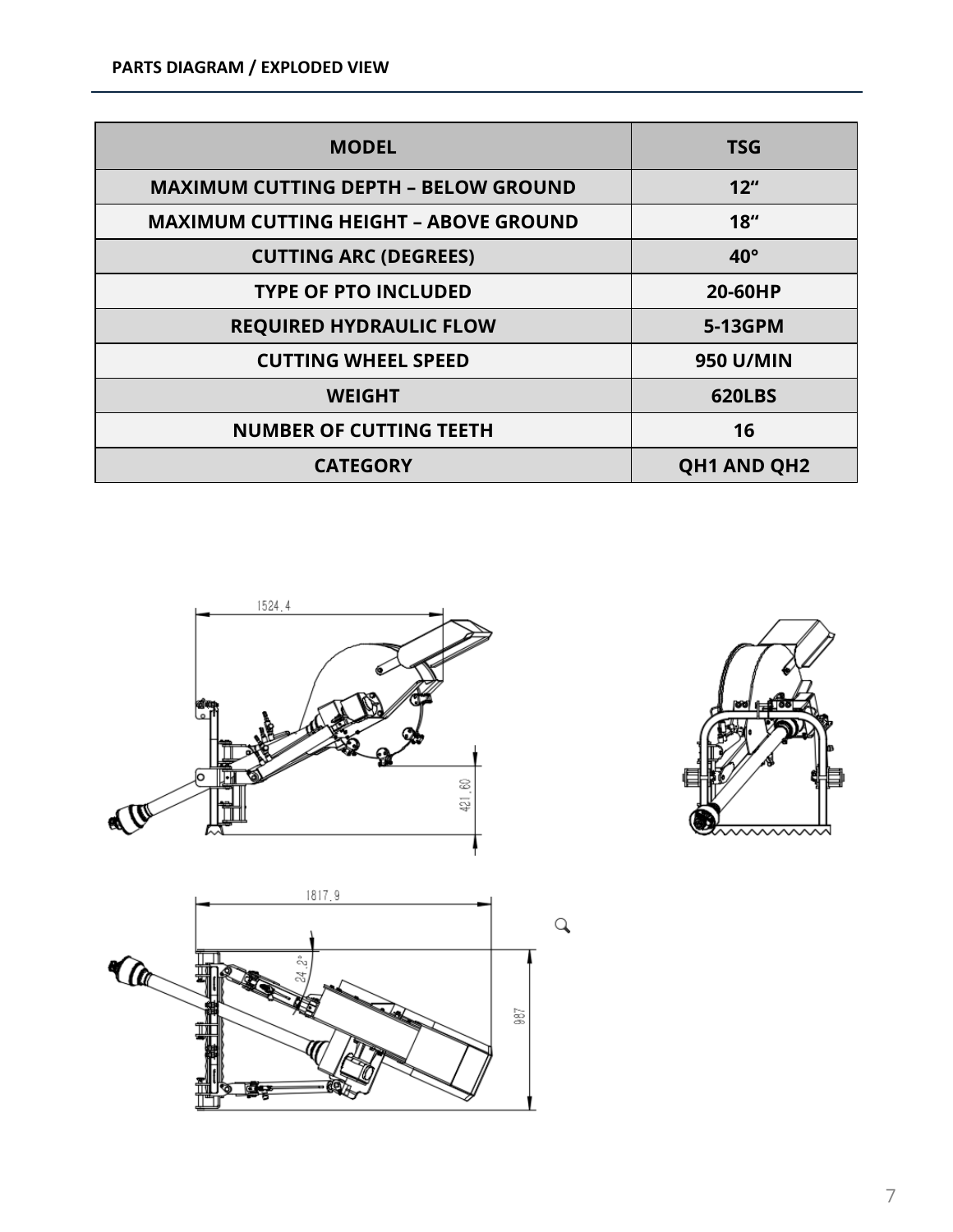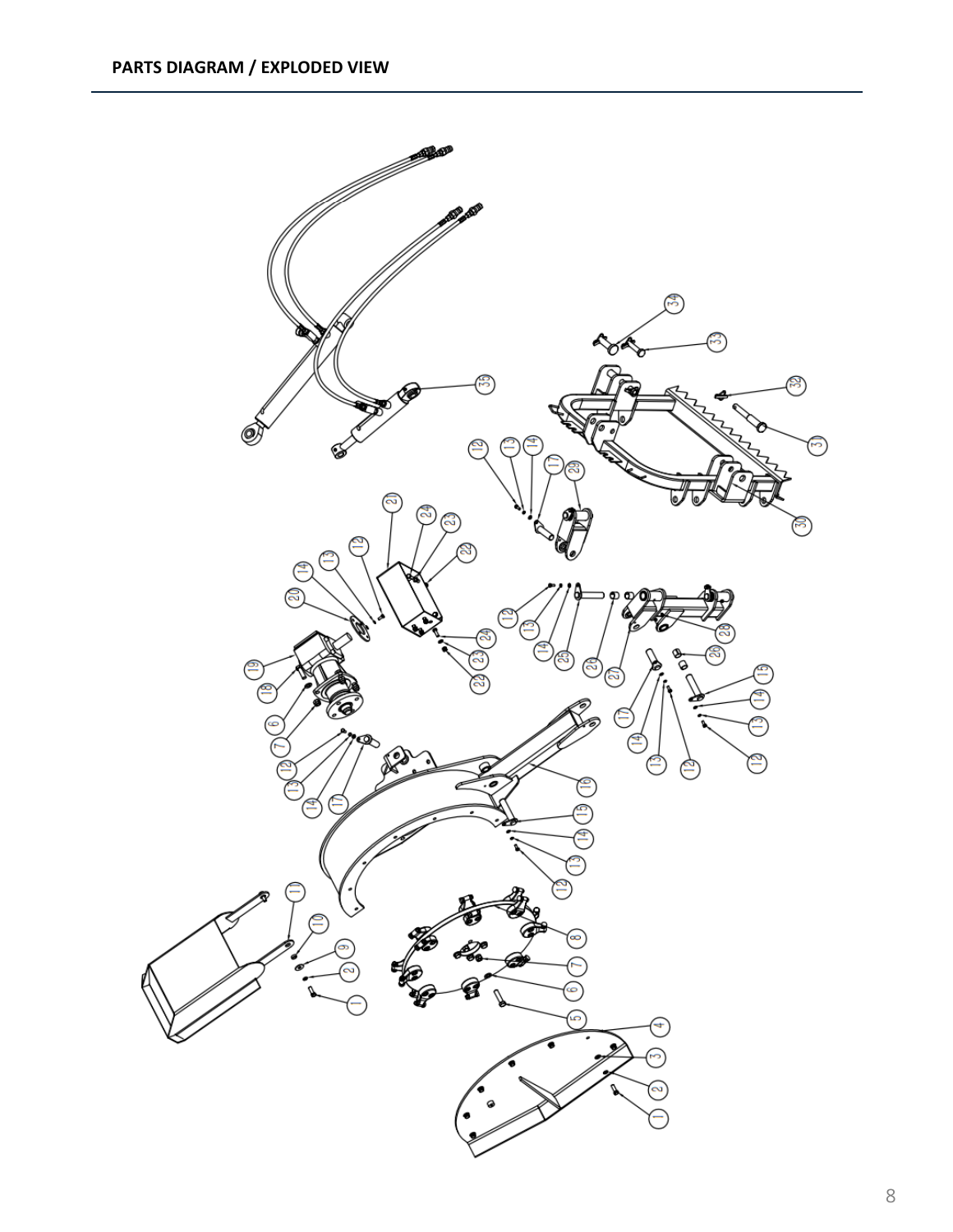| <b>KEY</b>     | <b>BOX</b>         | <b>DESCRIPTION</b>              | <b>QTY</b>              |
|----------------|--------------------|---------------------------------|-------------------------|
| 1              | <b>GB/T 5783</b>   | <b>BOLT M12X35</b>              | 9                       |
| $\overline{2}$ | GB/T93.1           | <b>SPRING WASHER 12</b>         | 9                       |
| 3              | GB/T 97.1          | <b>WASHER 12</b>                | $\overline{7}$          |
| 4              | <b>TSG61.7</b>     | <b>OUTER PLATE WELDMENT</b>     | 1                       |
| 5              | <b>GB/T 5783</b>   | <b>BOLT M16*65</b>              | $\overline{\mathbf{4}}$ |
| 6              | GB/T 97.1          | <b>WASHER 16</b>                | 8                       |
| $\overline{7}$ | GB/T 889.1         | <b>LOCK NUT M16</b>             | 8                       |
| 8              | <b>SSG61.4</b>     | <b>CUTTING WHEEL ASSEMBLY</b>   | 1                       |
| 9              | GB/T 96-1985       | <b>BIG WASHER 12</b>            | $\overline{2}$          |
| 10             | <b>TSG61.15</b>    | <b>GUARD SPACER</b>             | $\overline{2}$          |
| 11             | <b>TSG61.6</b>     | <b>GUARD WELDMENT</b>           | $\mathbf{1}$            |
| 12             | <b>GB/T 5783</b>   | <b>BOLT M8X20</b>               | 12                      |
| 13             | GB/T93.1           | <b>SPRING WASHER 8</b>          | 12                      |
| 14             | GB/T 97.1          | <b>WASHER 8</b>                 | 12                      |
| 15             | <b>TSG61.9</b>     | <b>CYLINDER PIN 1</b>           | $\overline{2}$          |
| 16             | <b>TSG61.1</b>     | <b>FRAME WELDMENT</b>           | 1                       |
| 17             | <b>TSG61.10</b>    | <b>CYLINDER PIN 2</b>           | $\overline{\mathbf{3}}$ |
| 18             | <b>GB/T 5783</b>   | <b>BOLT M16X50</b>              | $\overline{\mathbf{4}}$ |
| 19             | <b>TSG61.8</b>     | <b>GEARBOX ASSEMBLY</b>         | 1                       |
| 20             | <b>TSG61.13</b>    | <b>GEARBOX PROTECTION PLATE</b> | 1                       |
| 21             | <b>TSG61.5</b>     | <b>GEARBOX PROTECTION COVER</b> | 1                       |
| 22             | GB/T 889.1         | <b>LOCK NUT M10</b>             | 8                       |
| 23             | GB/T 97.1          | <b>WASHER 10</b>                | 8                       |
| 24             | GB/T 5783          | <b>BOLT M10X30</b>              | 8                       |
| 25             | <b>TSG61.11</b>    | <b>ROTARY LINKAGE WELDMENT</b>  | 3                       |
| 26             | <b>TSG61.30</b>    | <b>BEARING 28X25X25</b>         | 8                       |
| 27             | <b>TSG61.2</b>     | <b>ROTARY WELDMENT</b>          | 1                       |
| 28             | IB / T 7940.1-1995 | <b>GREASE NIPPLE M8</b>         | $\overline{\mathbf{4}}$ |
| 29             | <b>TSG61.3</b>     | <b>ROTARY WELDMENT 2</b>        | 1                       |
| 30             | <b>TSG61.4A</b>    | <b>SUPPORTING WELDMENT</b>      | 1                       |
| 31             | <b>TLL5.2</b>      | <b>LOWER PIN</b>                | $\overline{2}$          |
| 32             | <b>TSG61.31</b>    | <b>LOCK PIN 10*45</b>           | 4                       |
| 33             | <b>TLL5.5</b>      | <b>UPPER PIN 01</b>             | 1                       |
| 34             | <b>TLL5.6</b>      | <b>UPPER PIN 02</b>             | 1                       |
| 35             | <b>TSG61.12</b>    | <b>HYDRAULIC COMPONENTS</b>     | 1                       |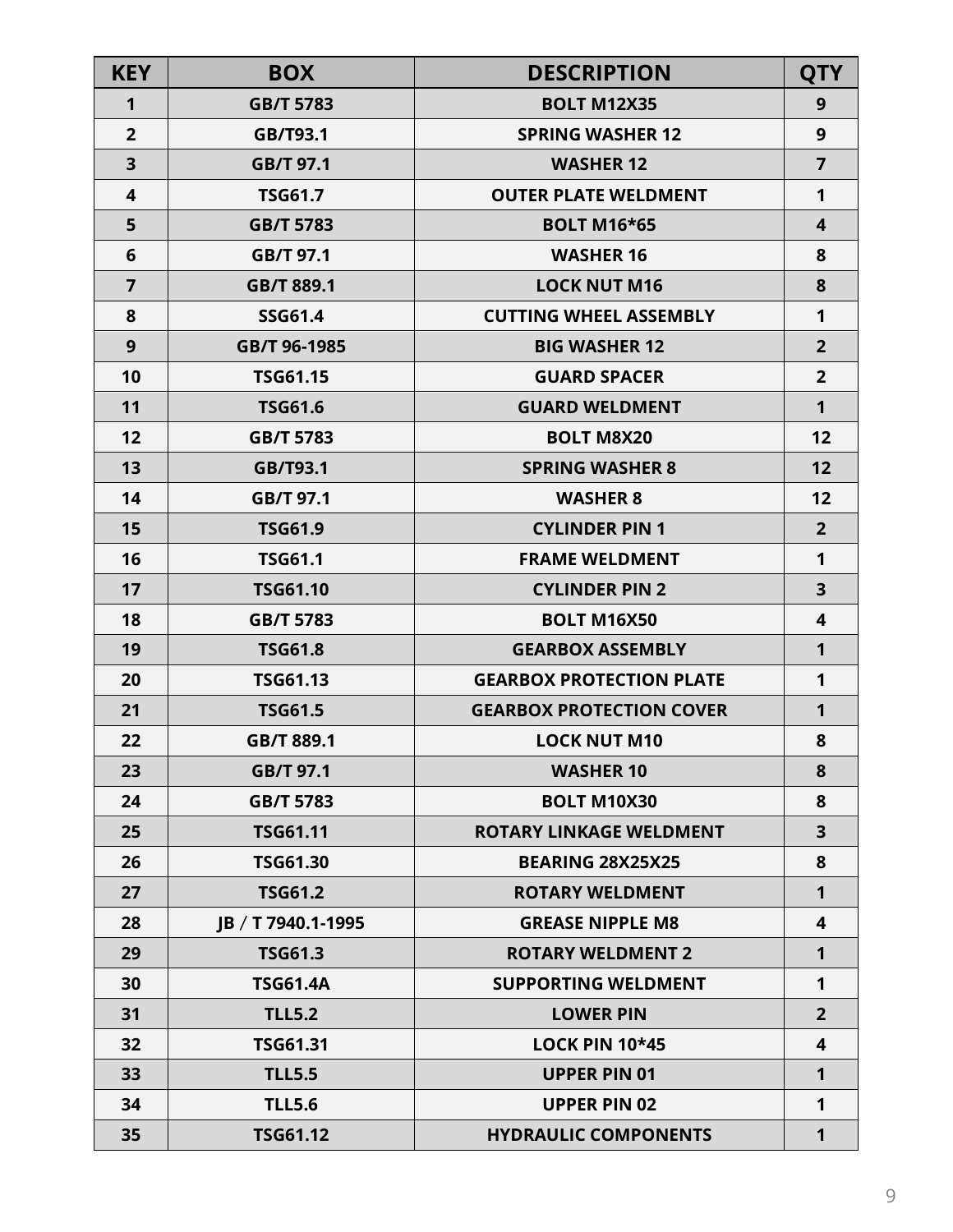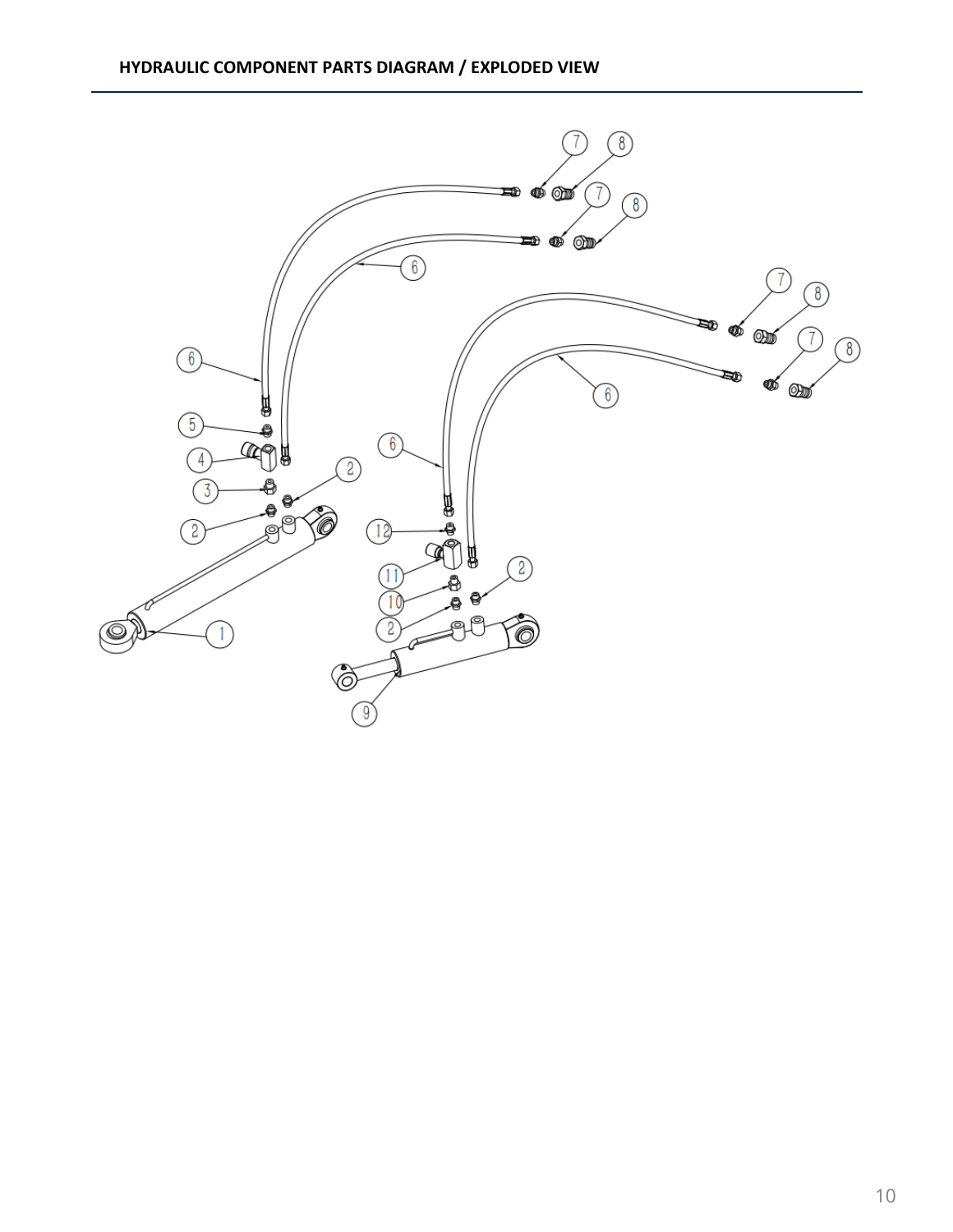| <b>KEY</b> | <b>BOX</b>         | <b>DESCRIPTION</b>                     | <b>QTY</b>              |
|------------|--------------------|----------------------------------------|-------------------------|
| $35-1$     | TSG61.12-2         | <b>SWING CYLINDER</b>                  | 1                       |
| $35 - 2$   | GE10LM16X1.5EDOMD  | END STRAIGHT JOINT M16X1.5-M16X1.5     | 4                       |
| $35 - 3$   | EGE10LR38ED        | <b>END STRAIGHT JOINT M16X1.5-G3/8</b> | 1                       |
| $35 - 4$   | <b>STB 3/8</b>     | <b>CONTROL VALVE</b>                   | 1                       |
| $35 - 5$   | GE10LR38EDOMD      | <b>END STRAIGHT JOINTM16X1.5-G3/8</b>  | 1                       |
| $35-6$     | TSG61.12-3         | <b>OIL HOSE</b>                        | 4                       |
| $35 - 7$   | <b>GE10LR1/2ED</b> | END STRAIGHT JOINT M16*1.5-G1/2"       | $\overline{\mathbf{4}}$ |
| $35 - 8$   | <b>GB/T 5862</b>   | <b>QUICK CHANGE CONNECTOR G1/2</b>     | 4                       |
| $35-9$     | TSG61.12-1         | <b>LIFTING CYLINDER</b>                | 1                       |
| $35-10$    | <b>EGE10LRED</b>   | <b>END STRAIGHT JOINT M16X1.5-G1/4</b> | 1                       |
| $35-11$    | <b>STU 1/4</b>     | <b>ONE-WAY FLOW CONTROL VALVE</b>      | 1                       |
| $35-12$    | GE10LR14ED         | <b>END STRAIGHT JOINT M16X1.5-G1/4</b> |                         |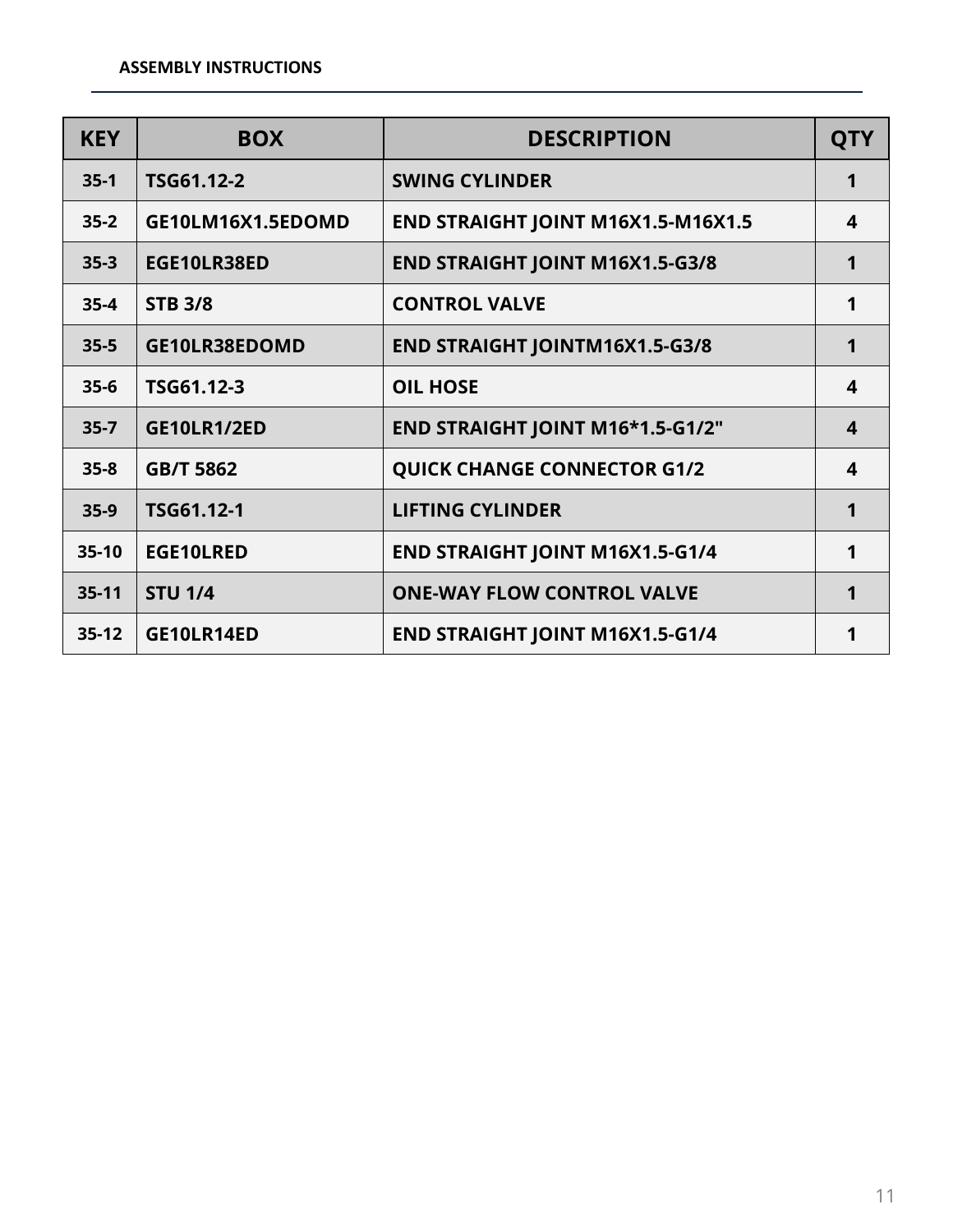# **CUTTING WHEEL PARTS DIAGRAM / EXPLODED VIEW**



| <b>KEY</b>              | <b>BOX</b>           | <b>DESCRIPTION</b>            | <b>QTY</b> |
|-------------------------|----------------------|-------------------------------|------------|
| $\mathbf 1$             | SSG61.4-7            | <b>CUTTING WHEEL</b>          | 1          |
| $\overline{2}$          | <b>ESG47.4-2</b>     | <b>TEETH BASE900-2</b>        | 6          |
| $\overline{\mathbf{3}}$ | <b>ESG47.4-8</b>     | TEETH 900                     | 16         |
| 4                       | ESG47.4-3            | <b>TEETH BASE900-3</b>        | 6          |
| 5                       | <b>ASME B18.16.6</b> | <b>NYLON INSERT LOCK NUTS</b> | 16         |
| 6                       | <b>ASME B18.3</b>    | <b>HEX SOCKET HEAD BOLT</b>   | 16         |
| $\overline{7}$          | <b>ESG47.4-4</b>     | <b>TEETH BASE900-4</b>        | 1          |
| $8 - 8$                 | <b>ESG47.4-5</b>     | <b>TEETH BASE900-5</b>        | 1          |
| $8 - 9$                 | <b>ESG47.4-6</b>     | <b>TEETH BASE900-6</b>        | 1          |
| $8 - 10$                | <b>ESG47.4-1</b>     | <b>TEETH BASE900-1</b>        | 1          |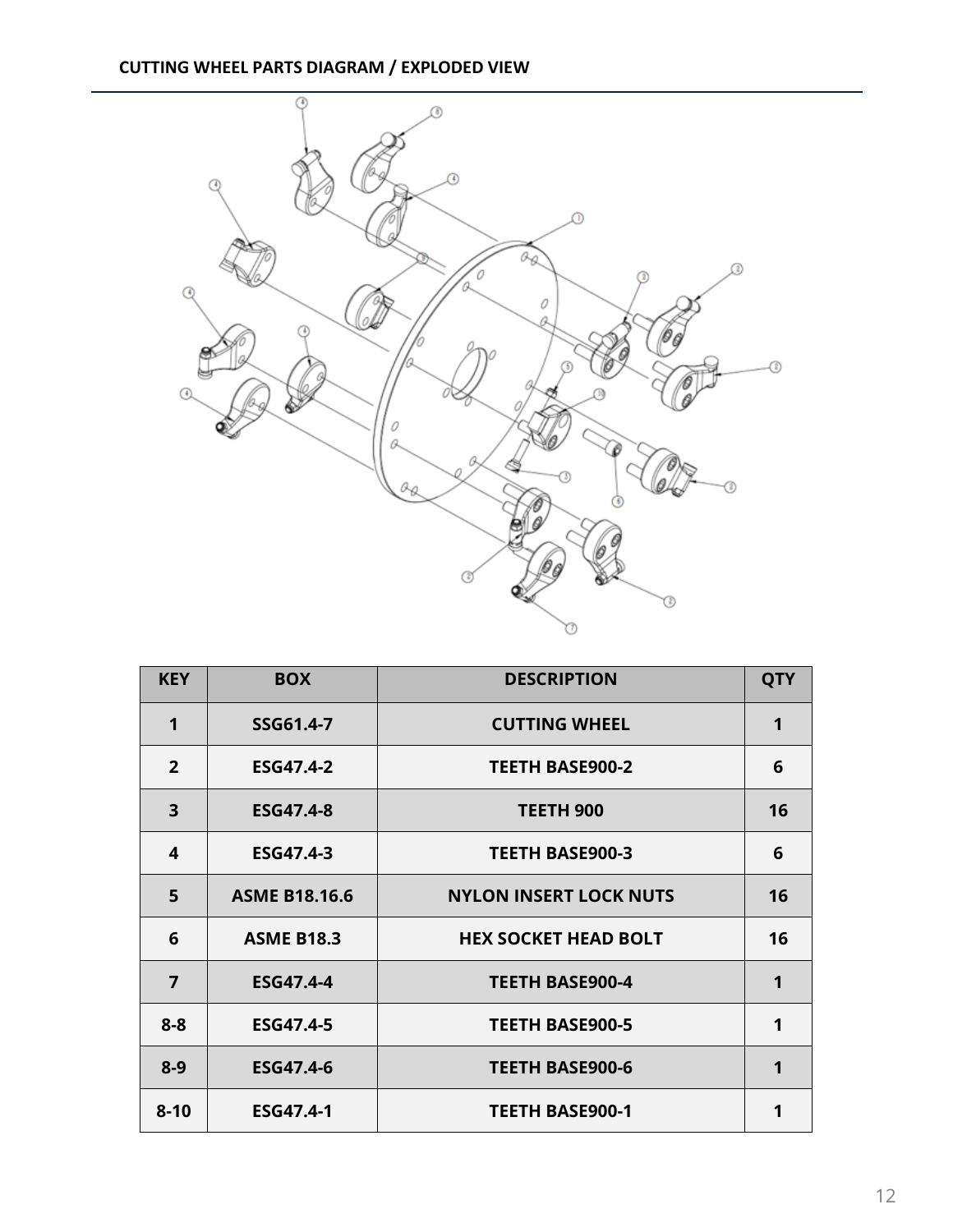The use of any equipment, including this one, involves the potential risk of injury. Apart from any warranty claim that might be presented for a claimed defect in material or workmanship of the product, you accept and assume full responsibility for any and all injuries, damages (both economic and non-economic), and losses of any type, which may occur, and you fully and forever release and discharge Titan, its insurers, employees, officers, directors, associates, and agents from any and all claims, demands, damages, rights of action, or causes of action, present or future, whether the same be known or unknown, anticipated, or unanticipated, resulting from or arising out of the use of said equipment.

This equipment must be used with care by capable and competent individuals under supervision, if necessary.

# **WARNING**



**Do not overfill!** Mower should be level when checking oil in gear box.



some activities might be able to cause electric shock



Sharp objects may be involved. Use protective cover during maintenance.

# **TITAN LIMITED WARRANTY: TERMS, EXCLUSIONS AND LIMITATIONS OF REMEDIES**

This product comes with a one (1) year limited warranty that can be found at www.palletforks.com/warranty.html. Please review the same for all details regarding the Titan Limited Warranty.

**THE TITAN LIMITED WARRANTY FOUND AT WWW.PALLETFORKS.COM/WARRANTY.HTML IS EXCLUSIVE AND IS IN LIEU OF ALL OTHER WARRANTIES, EXPRESS OR IMPLIED, INCLUDING ANY IMPLIED WARRANTY OF MERCHANTABILITY AND/OR FITNESS FOR A PARTICULAR PURPOSE, EACH OF WHICH IS HEREBY DISCLAIMED.**